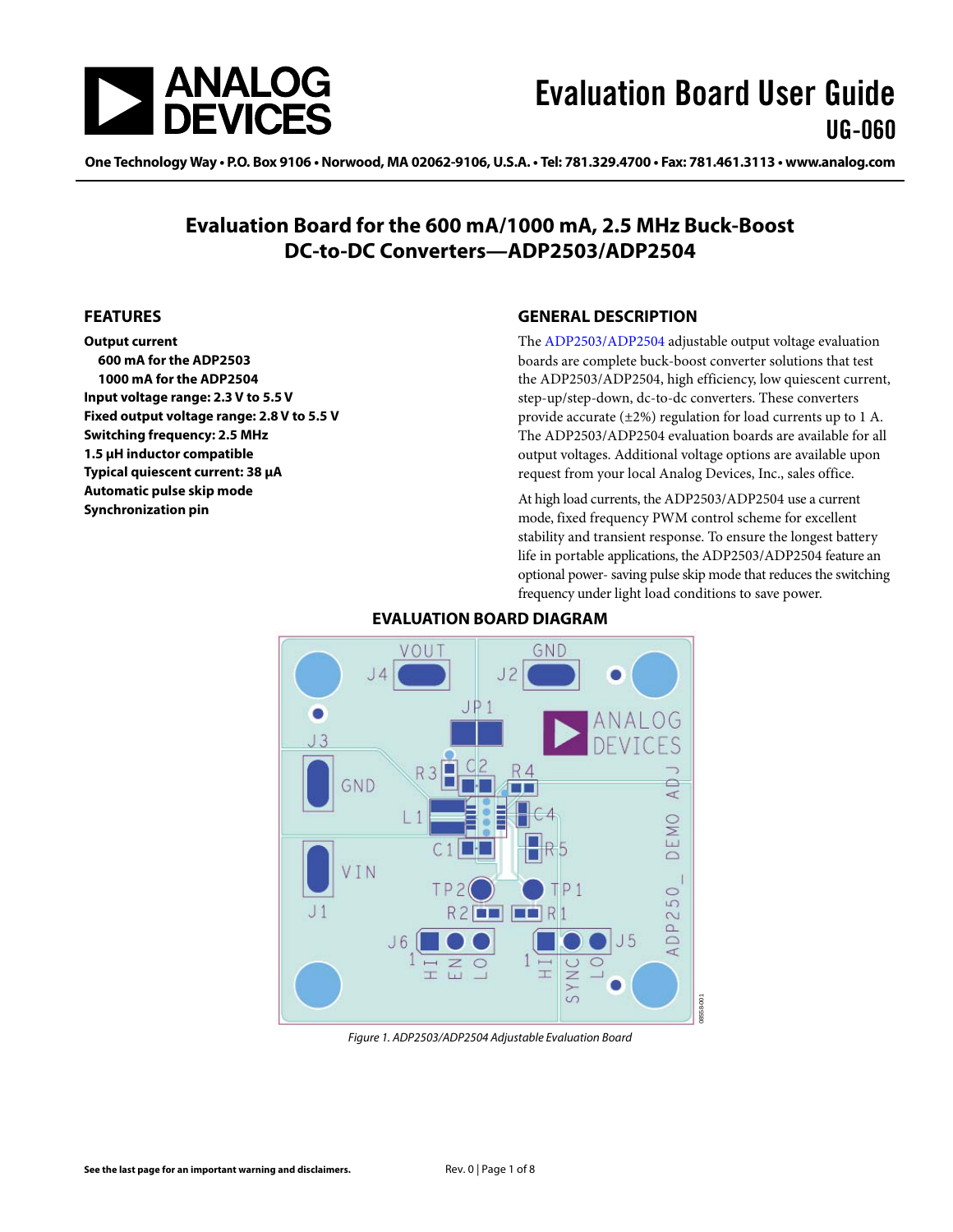# <span id="page-1-0"></span>TABLE OF CONTENTS

#### **REVISION HISTORY**

**11/09—Revision 0: Initial Version**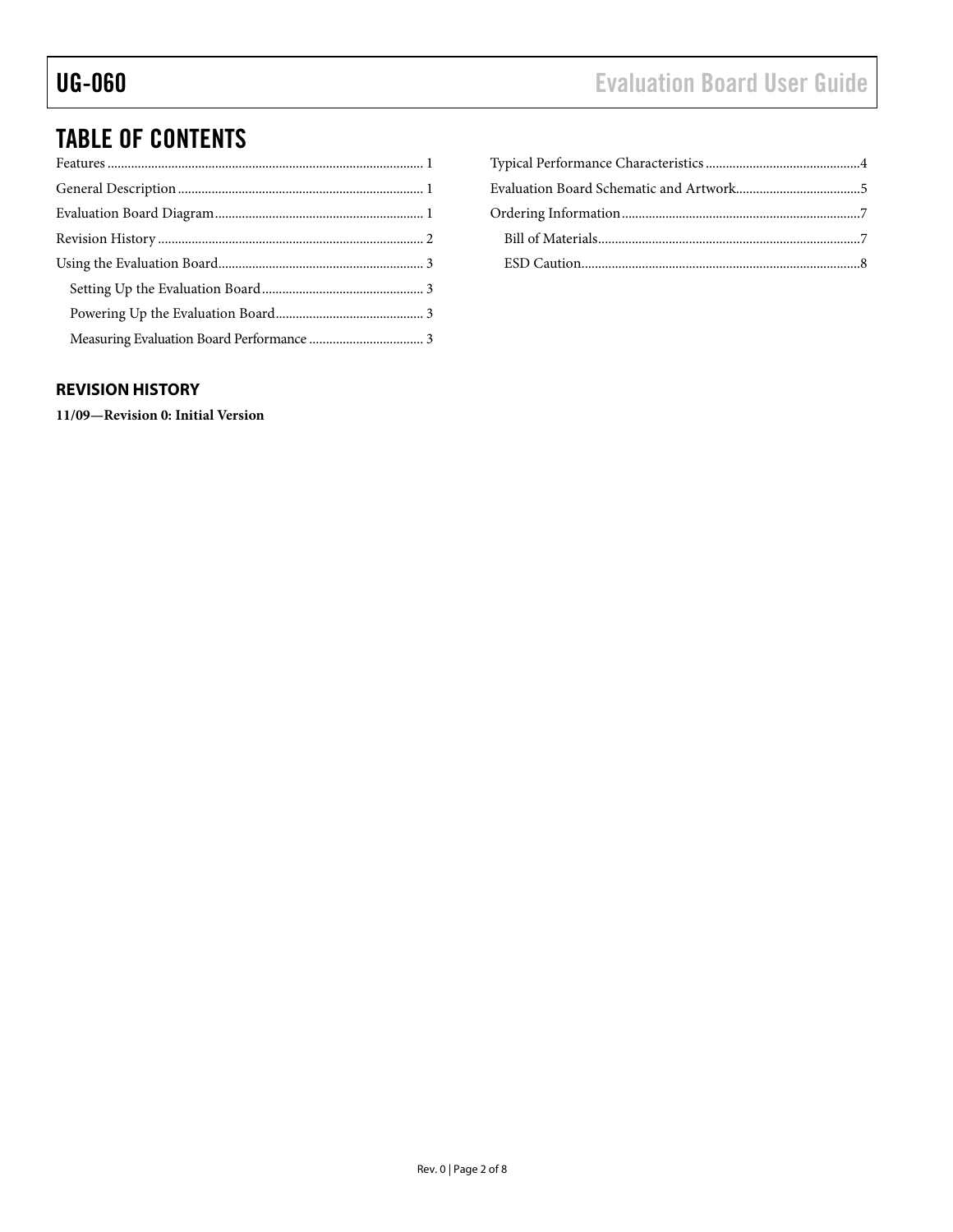### <span id="page-2-0"></span>USING THE EVALUATION BOARD

The [ADP2503](http://www.analog.com/ADP2503)[/ADP2504](http://www.analog.com/ADP2504) evaluation boards are supplied fully assembled and tested. Before applying power to the evaluation board, follow the procedures in this section and refer to [Figure 8](#page-4-1).

#### **SETTING UP THE EVALUATION BOARD**

#### **Jumper J6**

Jumper J6 enables the part. Connect the jumper between Position 1 and Position 2 to enable the [ADP2503](http://www.analog.com/ADP2503)[/ADP2504](http://www.analog.com/ADP2504). Connect a jumper between Position 2 to Position 3 to disable the ADP2503/ADP2504 and bring the current to <1 μA.

#### **Jumper J5**

The [ADP2503](http://www.analog.com/ADP2503)[/ADP2504](http://www.analog.com/ADP2504) can be configured to operate in low noise pulse width mode (PWM) or in power save mode (PSM), depending on the SYNC pin polarity. If the SYNC pin is pulled high (Position 1 and Position 2 of J5 connected together), the converter operates in forced PWM mode. If the SYNC pin is pulled low, pulse skip mode is turned on when the load current drops below approximately 75 mA.

#### **Input Power Source**

If the input power source includes a current meter, use that meter to monitor the input current. Connect the positive terminal of the power source to the VIN terminal on the evaluation board and connect the negative terminal of the power source to the PGND terminal of the evaluation board.

If the power source does not include a current meter, connect a current meter in series with the input source voltage. Then, connect the positive lead  $(+)$  of the power source to the ammeter positive (+) connection, the negative lead (−) of the power source to the PGND terminal on the evaluation board, and the negative lead (−) of the ammeter to the VIN terminal on the board.

#### **Output Load**

Connect an electronic load or resistor to set the load current. If the load includes an ammeter, or if the current is not measured, connect the load directly to the evaluation board, with the positive (+) load connection to the VOUT terminal and the negative (−) load connection to the PGND terminal.

If an ammeter is used, connect it in series with the load. Connect the positive (+) ammeter terminal to the evaluation board VOUT terminal, the negative  $(-)$  ammeter terminal to the positive  $(+)$ load terminal, and the negative (−) load terminal to the evaluation board PGND terminal.

#### **Input and Output Voltmeters**

Measure the input and output voltages with voltmeters. Make sure that the voltmeters are connected to the appropriate evaluation board terminals and not to the loads or power sources. If the voltmeters are not connected directly to the evaluation board, the measured voltages are incorrect due to the voltage drop across the leads and/or connections between the evaluation board, the power source, and/or the load.

Connect the input voltage measuring voltmeter positive (+) terminal to the evaluation board VIN terminal and the negative (−) terminal to the evaluation board PGND terminal. Connect the output voltage measuring voltmeter positive (+) terminal to the evaluation board VOUT terminal and the negative (−) terminal to the evaluation board PGND terminal.

### **POWERING UP THE EVALUATION BOARD**

When the power source and load are connected to the ADP2503/ ADP2504 evaluation board, it can be powered for operation. Ensure that the power source voltage is >2.5 V and <5.5 V. If using an ammeter, increase the range value to 1 A or 3 A for the initial startup.

Bring the EN pin high using J6 and monitor the output voltage. If the load is not already enabled, enable the load and verify that it is drawing the proper current and that the output voltage maintains voltage regulation.

### **MEASURING EVALUATION BOARD PERFORMANCE Measuring Output Voltage Ripple**

To observe the output voltage ripple, place an oscilloscope probe across the output capacitor with the probe ground lead at the negative (−) capacitor terminal and the probe tip at the positive (+) capacitor terminal. Set the oscilloscope to ac, 20 mV/division time base, and 2 μs/division time base.

#### **Measuring the Switching Waveform**

To observe the switching waveform with an oscilloscope, place the oscilloscope probe tip at the end of the inductor connected to the SW1 pin/SW2 pin with the probe ground at PGND. Set the oscilloscope to dc, 2 V/division time base, and 2 μs/division time base.

#### **Measuring Load Regulation**

The load regulation must be tested by increasing the load at the output and looking at the change in output voltage. To minimize voltage drop, use short low resistance wires, especially for heavy loads.

#### **Measuring Line Regulation**

Vary the input voltage and examine the change in the output voltage.

#### **Measuring Efficiency**

Measure the efficiency, η, by comparing the input power with the output power.

$$
\eta = \frac{V_{OUT} \times I_{OUT}}{V_{IN} \times I_{IN}}
$$

Measure the input and output voltages as close as possible to the input and output capacitors to reduce the effect of IR drops.

#### **Measuring Inductor Current**

Measure the inductor current by removing one end of the inductor from its pad and connecting a current loop in series. Then, use a current probe to measure the current flowing through the current loop.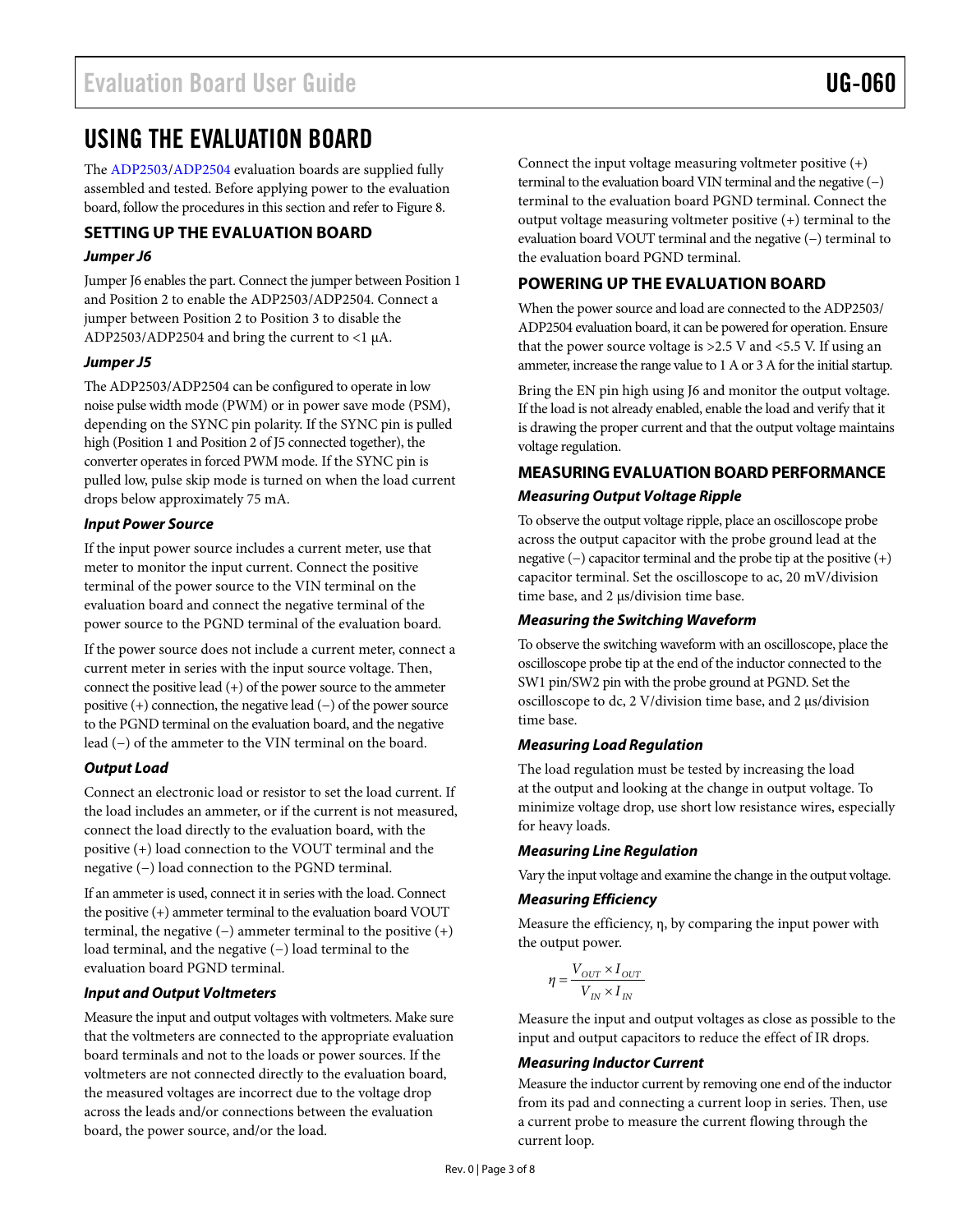## <span id="page-3-0"></span>TYPICAL PERFORMANCE CHARACTERISTICS



Figure 2. Efficiency vs. I<sub>OUT</sub>, V<sub>OUT</sub> = 3.3 V, PWM and PSM



Figure 3. Buck Boost,  $V_{IN} = 3.0$  V,  $V_{OUT} = 3.3$  V, PSM



Figure 4. Buck Boost,  $V_{IN} = 3.0$  V,  $V_{OUT} = 3.3$  V, PWM



Figure 5. Boost Operation,  $V_{IN} = 3.0$  V,  $V_{OUT} = 3.3$  V, PWM







Figure 7. Mode Change by Load Transients, Load Fall ( $V_{OUT} = 3.3 V$ )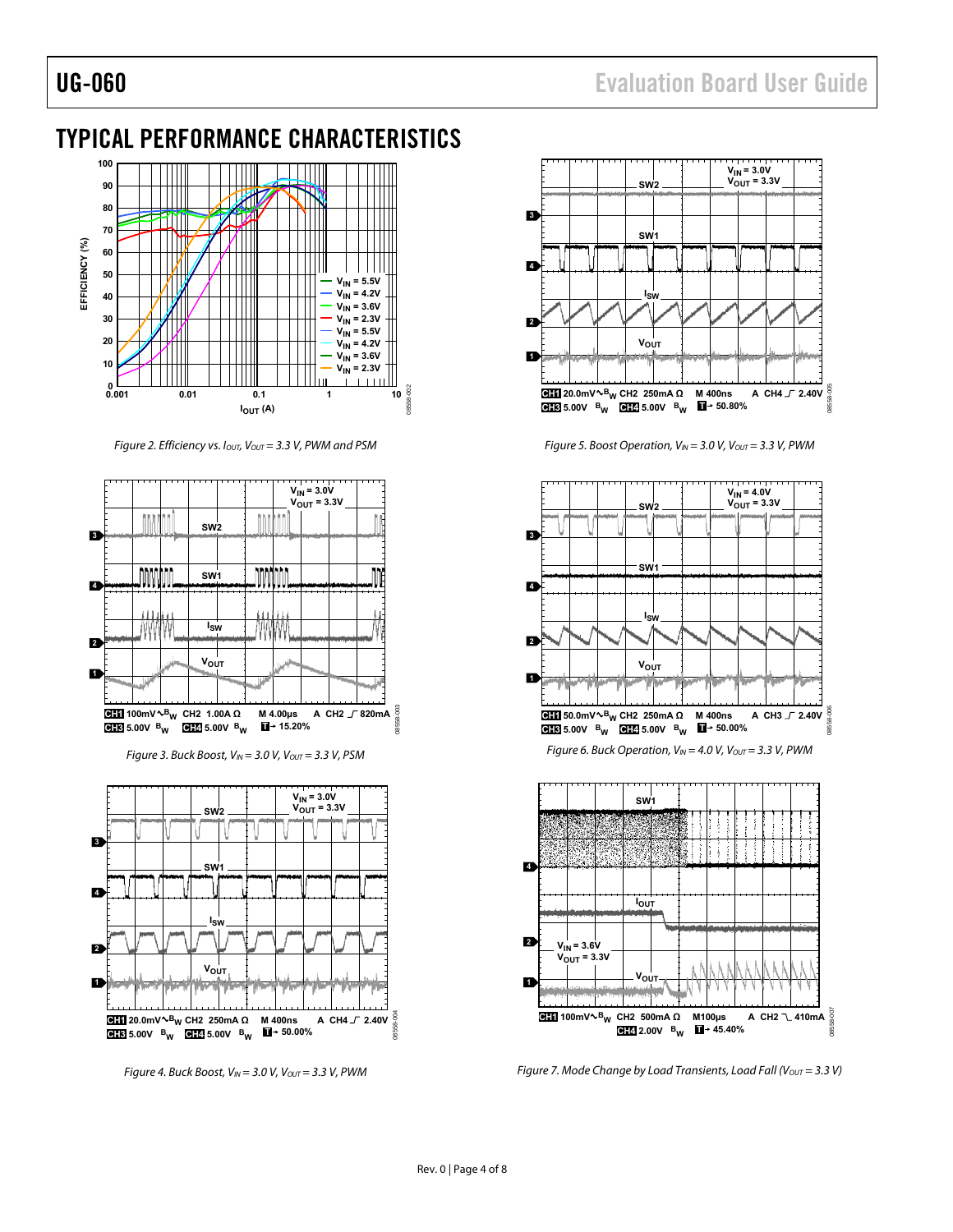## <span id="page-4-0"></span>EVALUATION BOARD SCHEMATIC AND ARTWORK



<span id="page-4-1"></span>Figure 8. ADP2503/ADP2504 Adjustable Evaluation Board Schematic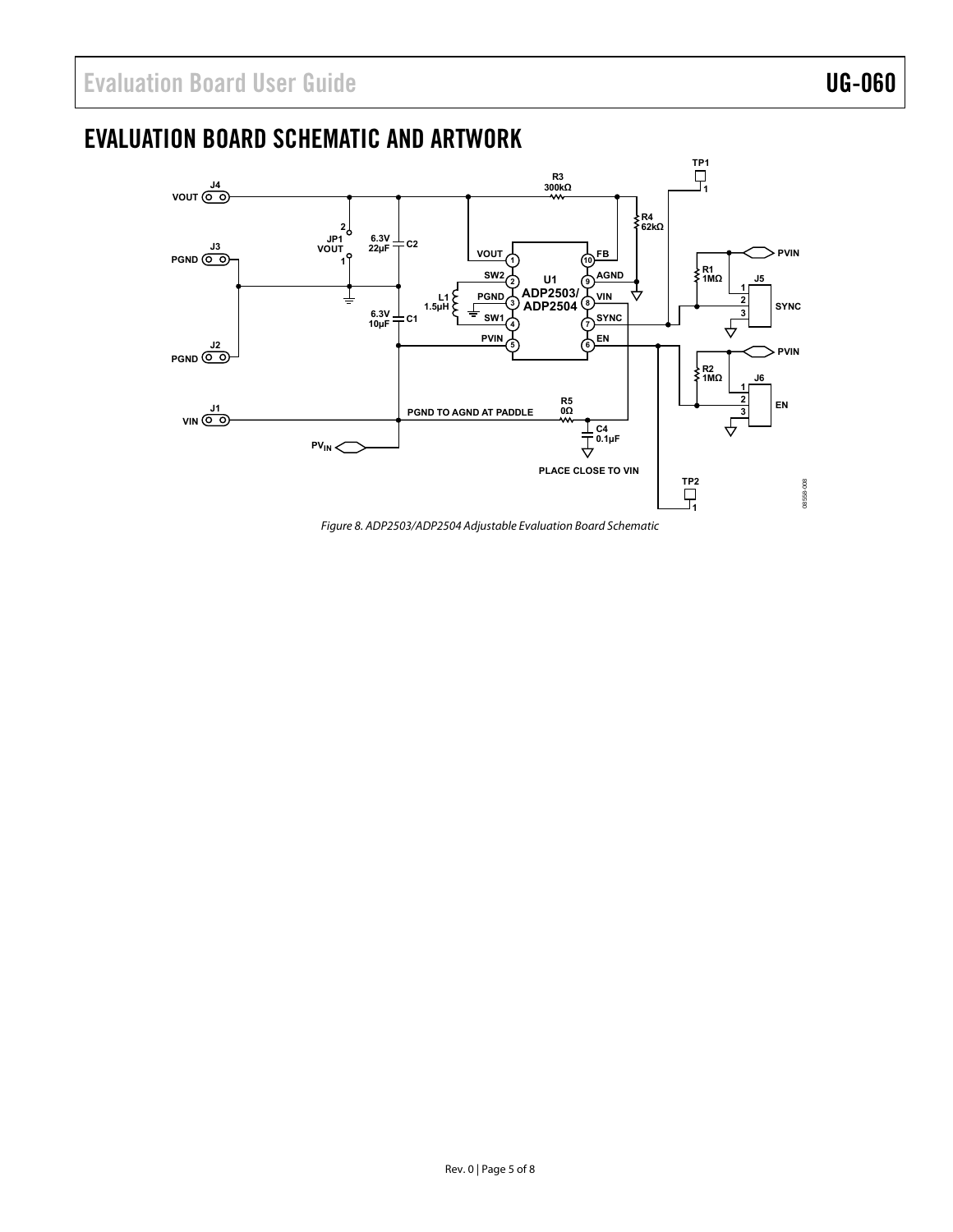# UG-060 Evaluation Board User Guide



Figure 9. Top Layer, Recommended Layout



Figure 10. Bottom Layer, Recommended Layout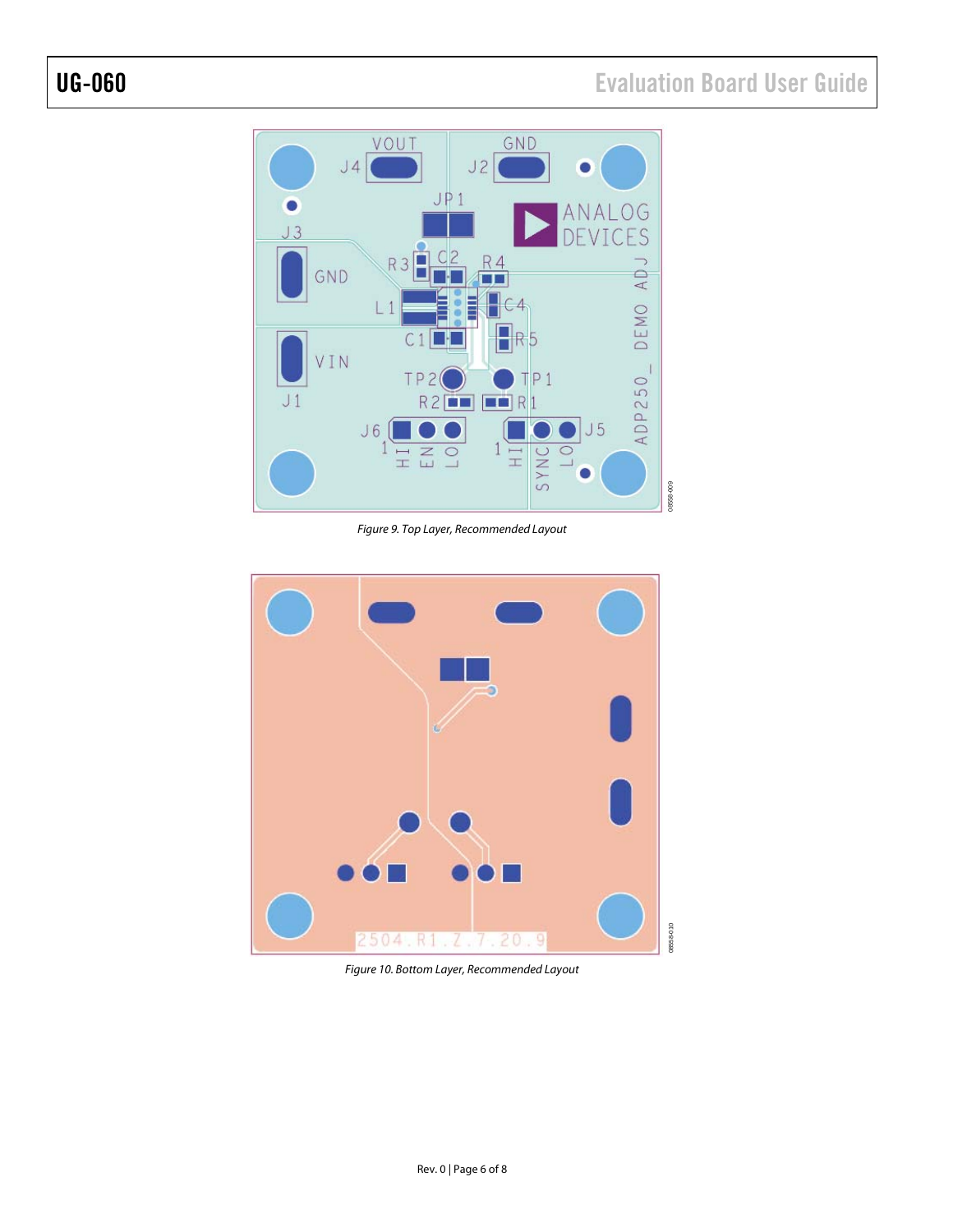## <span id="page-6-0"></span>ORDERING INFORMATION

### **BILL OF MATERIALS**

#### **Table 1.**

| Qty | <b>Reference Designator</b>     | <b>Description</b>                    | Manufacturer                  | <b>Part Number</b> |
|-----|---------------------------------|---------------------------------------|-------------------------------|--------------------|
|     | C <sub>1</sub>                  | Capacitor, 10 µF, 6.3 V 0603, X5R     | Murata Manufacturing Co., Ltd | GRM188R60J106M     |
|     | C <sub>2</sub>                  | Capacitor, 22 µF, 6.3 V, 0805, X5R    | Murata Manufacturing Co., Ltd | GRM21BR60J226ME39  |
|     | C <sub>4</sub>                  | Capacitor, 0.1 µF, 16 V 0603, X7R     | Yageo                         | 223878615649       |
|     | L1                              | Inductor, 1.5 µH                      | Murata Manufacturing Co., Ltd | LOM2HPN1R5MG0L     |
| 2   | R <sub>1</sub> , R <sub>2</sub> | Resistor, 1 $M\Omega$                 | Vishay Intertechnology, Inc.  | CRCW04021004F      |
|     | R <sub>5</sub>                  | Resistor, 0 $\Omega$                  | Vishay Intertechnology, Inc.  | CRCW04020R00F      |
|     | R <sub>4</sub>                  | Resistor, 62 k $\Omega$ <sup>1</sup>  | Panasonic                     | ERA3AEB623V        |
|     | R <sub>3</sub>                  | Resistor, 300 k $\Omega$ <sup>1</sup> | Panasonic                     | ERA3AEB304V        |
|     | U <sub>1</sub>                  | Buck-boost regulator                  | <b>Analog Devices</b>         | ADP2503/ADP2504    |

<span id="page-6-1"></span><sup>1</sup> Selected values for an output voltage of 3.0 V.